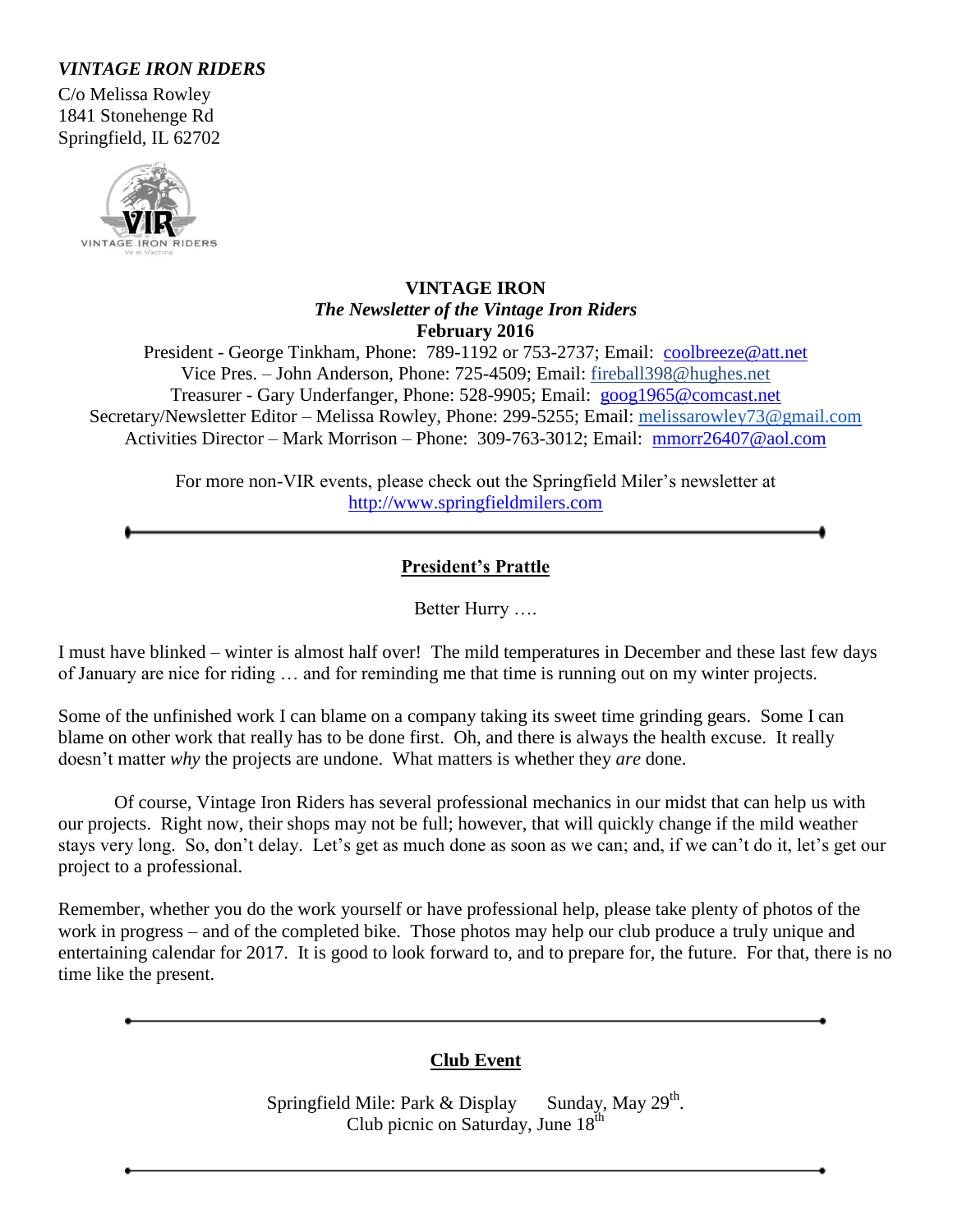#### **2016 Dues**

With the arrival of the new yea,r this means annual dues are due February - \$25.00 for family and \$15.00 for single. I will also be updating info for all club members.

### **Minutes of January, 2016, meeting:**

At 7:15 started meeting with Pledge of Allegiance. Got report from the bike committee on how we are doing. We are waiting to see if we can have the street blocked off from traffic for the safety of the spectator.

We also talked about possibly moving the meetings to Top Cat Bar and Grill. Voting on that we be at this month's meeting first thing after Pledge.

Goog will be at the Orr building on the  $21<sup>st</sup>$  of February for the A.B.A.T.E. annually Swap Meet/Bike Show. Cost is \$7 and \$10 for early birds.

Movie night is this Month reminder meeting starts at 6 p.m.

.

Old business: Calendars still need help. Asking for volunteers to help on that. So far we have John Anderson, Larry and Melissa Rowley

George proposed by-laws changes. If you have any suggestions or want to help, see George. If you want to have a talk about wills, trusts, and estates after one of our meetings, George will plan a short talk.

Dues are now due. Please turn in to Goog or Tammi Underfanger.

Should we have a Newsletter articles from the members on "How I came to join V.I.R.?" 7:50 meeting was adjourned.

## **3 nd Annual Bike Show**

The Bike Show Committee holds it monthly meetings the first Tuesday of the month at Bernie and Betty's on Spring St. in Springfield at 6 p.m. Everyone is welcome join the group.

#### **Treasurer's Report**

The JWMF (Jeff White Memorial Fund) has a balance of \$2,079.00 and the General Fund has a balance of \$2,003.80. The total balance is \$4,082.80. The maximum balance allowed for JWMF is \$2,500.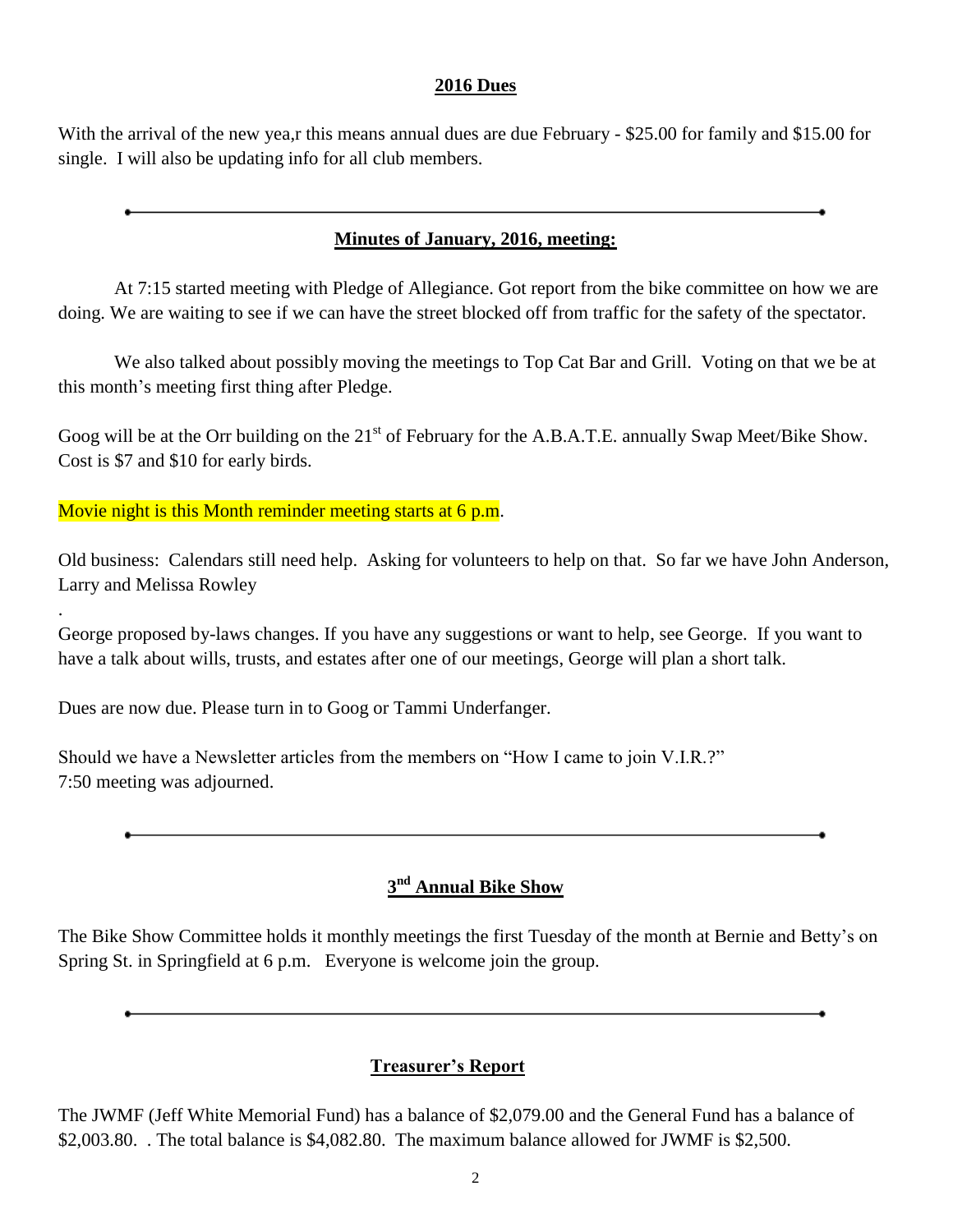### **Wanted and Sale**

1978 BMW motorcycle with a good looking sidecar. Motor has a new top end less than 500 miles back, 44,000 miles on the speedometer is a R100/7 and winter priced at \$6,500.00 for quick sale.

Harley Davidson 3-wheel golf cart, new top end, looks good, and only \$1,500.00. Have it like you want it for spring riding. If interested in either one call Gus Miller @ Ph. 309-473-2979

#### **Welcome to (prospective) new Members**

Application for membership by Mark Estill.

## **Monthly Meeting**

The monthly meeting for February will be held at Rt.66 Hotel and Conference Center, 625 E St. Joseph St. Springfield, Illinois 62703. This will be our movie night meeting. "On Any Sunday, III" will be shown. Time has changed to 6 p.m. instead of 7 p.m.

#### **Notice:**

At January's meeting, it was suggested that we change our meeting from Rt. 66 Hotel on south  $6<sup>th</sup>$  to Top Cat's Chill & Grill on Sangamon Ave. just west of I-55. Melissa will report on what Top Cat's has to offer. If there is a motion and second, we will then vote on whether we want to change locations; so, please come to the February meeting. It will be a silent voting.

| <b>Top Cats</b>               | <b>Rt</b> 66                 |  |
|-------------------------------|------------------------------|--|
| Pro<br>Con                    | Pro<br>Con                   |  |
| Seats 80                      | seats $150+/-$               |  |
| Audio                         | Audio                        |  |
| Lots of Parking (some gravel) | 2 parking lots (both paved)  |  |
| Off I-55 on Sangamon 1 block  | $S\ 6^{th}$ 1 mile from I-55 |  |
| Menu larger                   | limited menu                 |  |
| More servers                  |                              |  |
| Full bar                      |                              |  |

By-Laws of the Vintage Iron Riders Section V. Voting:

A member, who is 16 years of age or older, may vote at any meeting of the Club either in person or by a signed written proxy exercised by a member who is present in person. Members may also vote by mail (electronic or regular), in accordance with procedures adopted by the Board, in elections for officers and other issues designated by the Board. No more than two persons in a family membership may vote on determination shall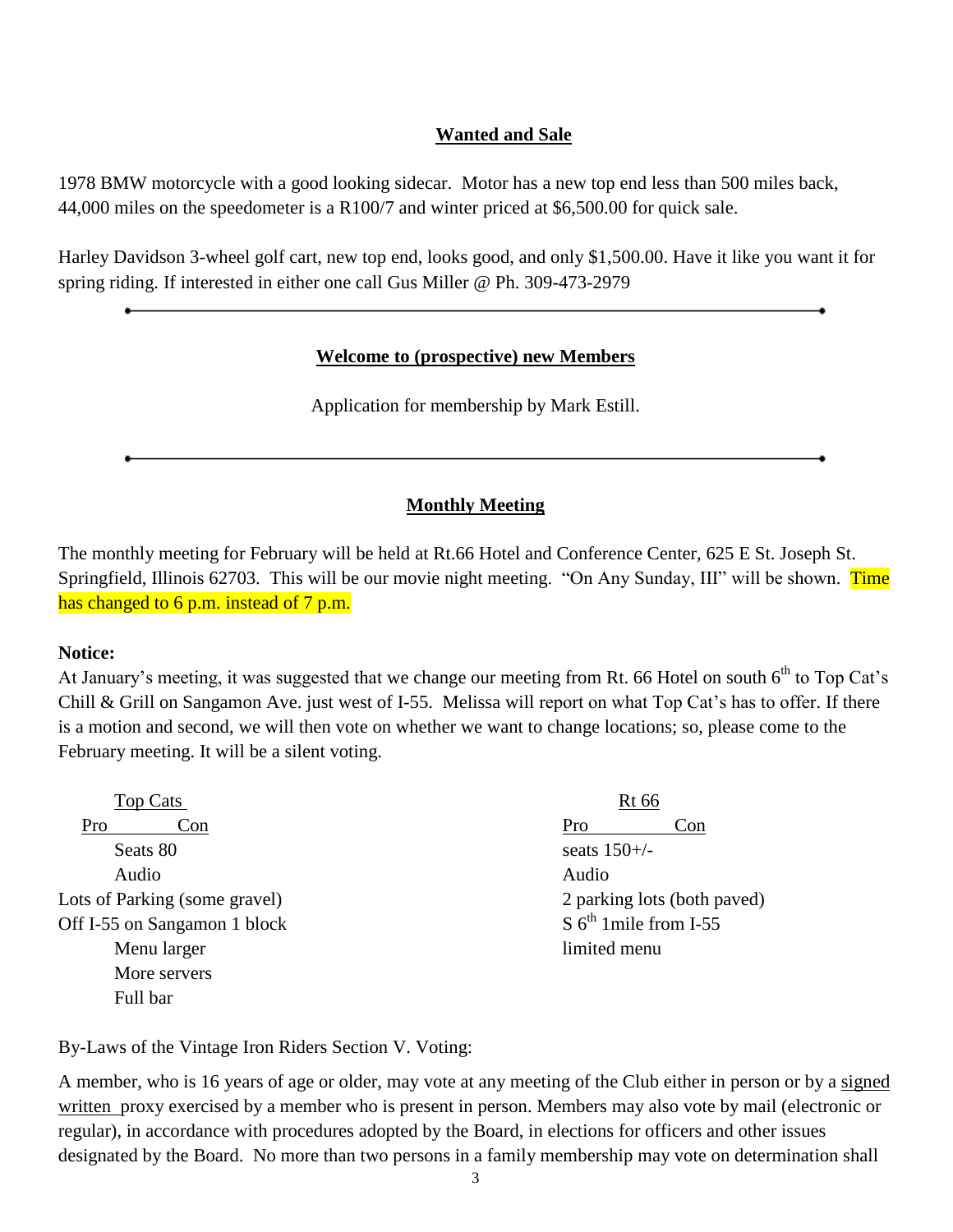be final. The Board has agreed that mail votes may be sent to any Board member (i.e., officer), but must be received before this month's meeting.

## **Of Interest**:

From Don Butler: IL Secretary of State website for license renewal reminder: https://www.ilsos.gov/greenmail/ Because of money shortages, the IL Sec. of State will no longer mail license renewal reminders.

## **2016 VIR Calendar**

There will be no calendar this year. We are looking for members who will participate in the calendar committee.

We are also requesting project photos showing (1) tear down / work in progress and (2) the finished bike.

When you work on your machines, please remember to take plenty of photos. So far, we have enough photos for 10 months.

We need photos for 2 more months.

# **Reminders**

No outside food can be brought in the meetings. Snacks (e.g., popcorn at movie night) is OK, but no fast food meals.

We are looking for a new Webmaster for the Vintage Iron Riders site. Unfortunately Sara has resigned as Webmaster. Renewal for the web site is March 15<sup>th</sup> and costs \$100. Would anyone like to take this over, or should we decide to cancel the web page? Please email or call a member of the board and let us know.

Respectfully Submitted, *Melissa Rowley, Secretary*



Helpin' guys pick up chicks since 1907